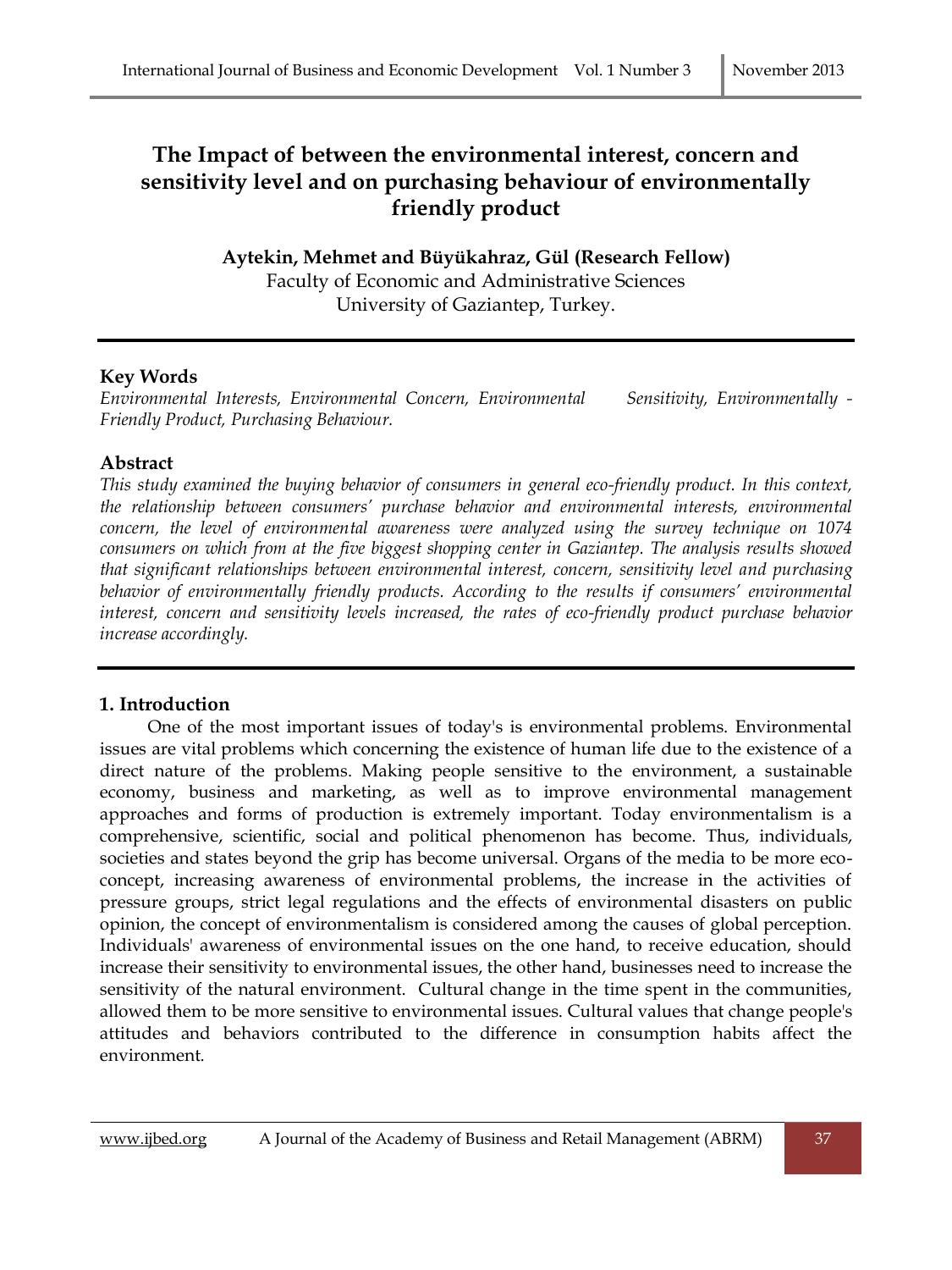In this context, the increase in awareness of environmental issues, the activities of pressure groups and the effects of environmental disasters on public opinion, has led the concept of environmentalism to the perception of the global level today. Being more than one on the global agenda of environmental problems and the awareness of people's attitude towards environment has become more questionable. Consumers purchase/consumption surveys conducted on the behavior of consumers can afford to pay more to buy environmentally friendly products were found to be willing to take. According to another study conducted in the UK, 69% of the population express that environmental pollution and other environmental damages affects the everyday life, so the price can be given more environmentally friendly products. 82% of population stated they saw the environment as a problem with the imminent and inevitable. General consensus in the literature that consumers use on environmental issues and the sensitivity of the information about the environmental impact of products increases, the rate of assessment as a criterion in purchasing decisions, the environment is that it may increase. Therefore, the first step in environmental protection and policy solutions to environmental problems, the relevant individual interests, concerns and sensitivities should be increasing.

For this, primarily for the protection of society, the environment and nature, to investigate behaviors and environmental values, as well as the comparison of these studies must be performed due diligence. Comparison of the results of studies of social dynamism of the changing and evolving global phenomena, to what extent environmental values can be determined to be affected and how effective the measures taken. The best starting point for understanding the environmental progress of the study of the environmental consumer behavior. This study has been made in this direction in parallel to study the environmental interests of consumers, environmental concerns and environmental awareness levels and examined the relationship between the buying behavior of environmentally friendly products.

#### **2. Factors Affecting Green Product Purchase Behaviour**

For businesses to increase their sales they need to review customer buying behaviour and know what the factors affecting purchasing decisions. Businesses which recognizing the significant and insignificant factors for the customers can make the competitive advantage of this information. Moreover, businesses, combined with environmental awareness and sensitivity to advantageously use the facilities provided by the law (Aytekin and Kaynak, 2005:619-620; Ayyıldız and Genç, 2008:507). In the literature, many acting on the customer's buying behaviour a lot of factors that affect examined. In this study, the most commonly used in the literature can be seen in Figure 1, these three factors determine the effect of eco-friendly product purchase behaviour.



Figure: 2.1. Theoretical Model of the study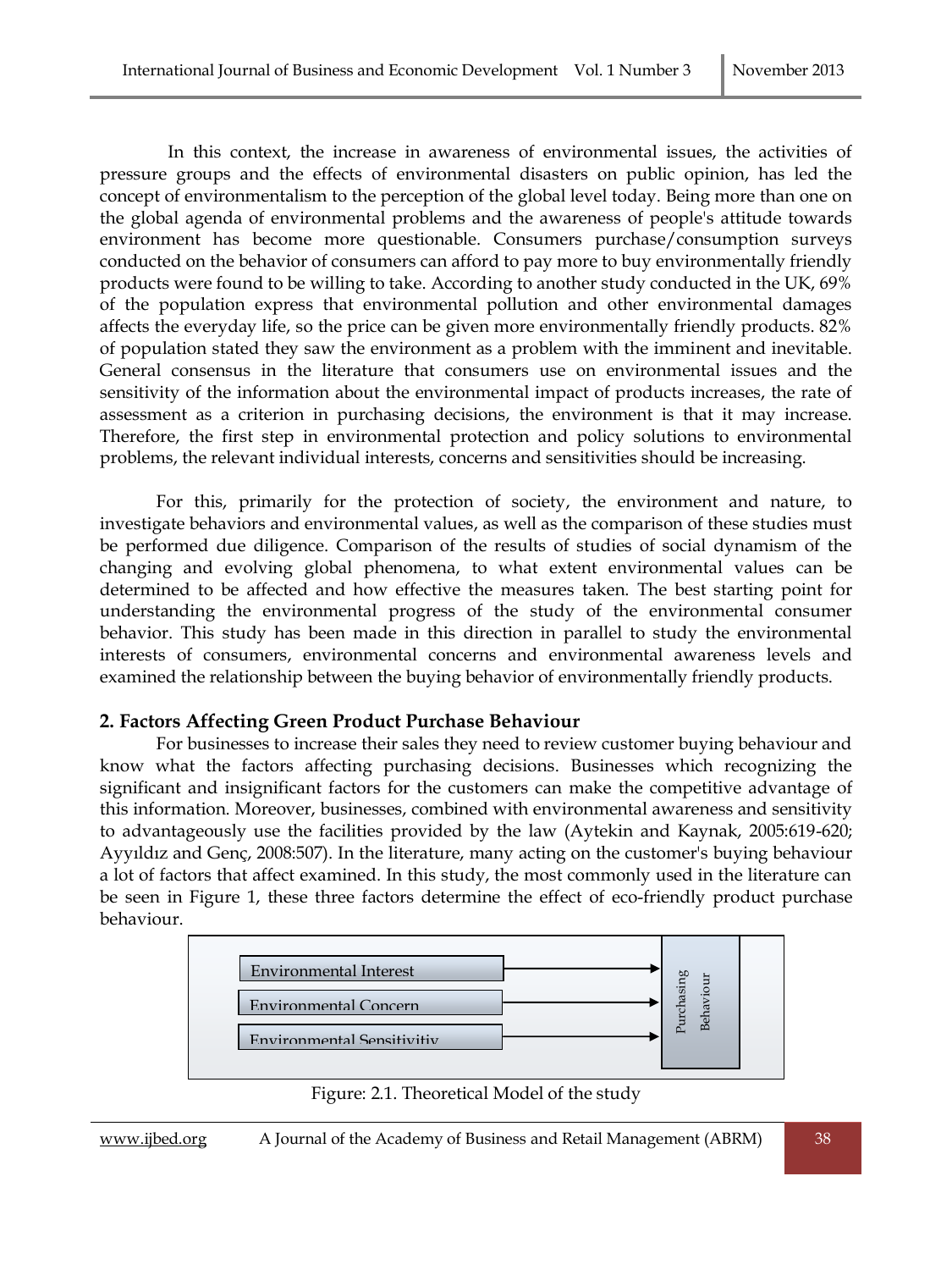#### **2.1. Environmental Interests**

Environmental interests, state of the person to be aware of the problems related to the environment, to support efforts to resolve them and/or requests to have the name of the individual to contribute to the level of solutions (Chan and Lau, 2004:274). Crosby and colleagues state that the environmental interest is have an attitude in a strong form to protect the environment (Crosby et al., 1981:20).Society's interest in the environment has increased rapidly over the last thirty years (Schlegelmilch et al., 1996:25). Environmental interest to reveal the theoretical aspects of the concept, thanks to the researches which took place in the last 30 years. Environmental concerns was investigated by Crosby et al. (1981:19-32), Roberts (1996:217- 231); Roberts and Bacon (1997:79-89), Bamberg (2003:190-203), Kim and Choi (2005:592-599), and Albayrak (2008:117-130).

However, the most important point of this topic is some studies finding a positive correlation between environmental interest and environmentally friendly products for purchase, while some studies finding a negative correlation that it creates frustration. Measuring the direct impact of environmental interest in many empirical researches on environmental behavior, the relationship between these two variables is low. (Bamberg, 2003). Studies investigating the relationship between environmental interests and behavior, there is a low correlation of environmental interest, examining environmental influences on behavior should be taken into account in some other variables and indicate situational circumstances (Lee and Holden, 1999:373-392). On the other hand Kim and Choi (2005:592-599) ,contrary to the Bamberg, say that consumers with high environmental interest would prefer eco-friendly products more than consumers with low environmental interest. In other words, according to Kim and Choi with environmental interests is a positive correlation between the purchasing behavior of environmentally friendly products (2005:592-599).

In this study, the presence of between the environmental interest and the purchasing behavior of environmentally friendly products are tested. Therefore, the first hypothesis of the study;

**H1**: Environmental interest is a positive correlation between the purchasing behavior of environmentally friendly products.

#### **2.2. Environmental Concern**

 Environmental concern is a concept that attempting to identify concerns arises of consumers regarding the environmental issues today and in the future (Ay and Ecevit, 2005:246). Environmental concern is called intrinsic awareness which will result from excessive resource use threats and pollute the environment by human (Franzen and Meyer, 2009:220).

In the literature, there is evidence while the environmental concerns of consumers' purchasing environmentally friendly products increases it has the positive effect on behavior. For example, Doughus and Rice (1979), Van Liere and Dunlap (1981:651-676), Roberts (1996:79- 89), Roberts and Bacon (1997:79-89), Minton and Rose (1998:37-48), Bacanlı (2000:25 ), Ay and Ecevit (2005:238-263), and Yeniçeri (2008:1-24) concern that environmentally friendly products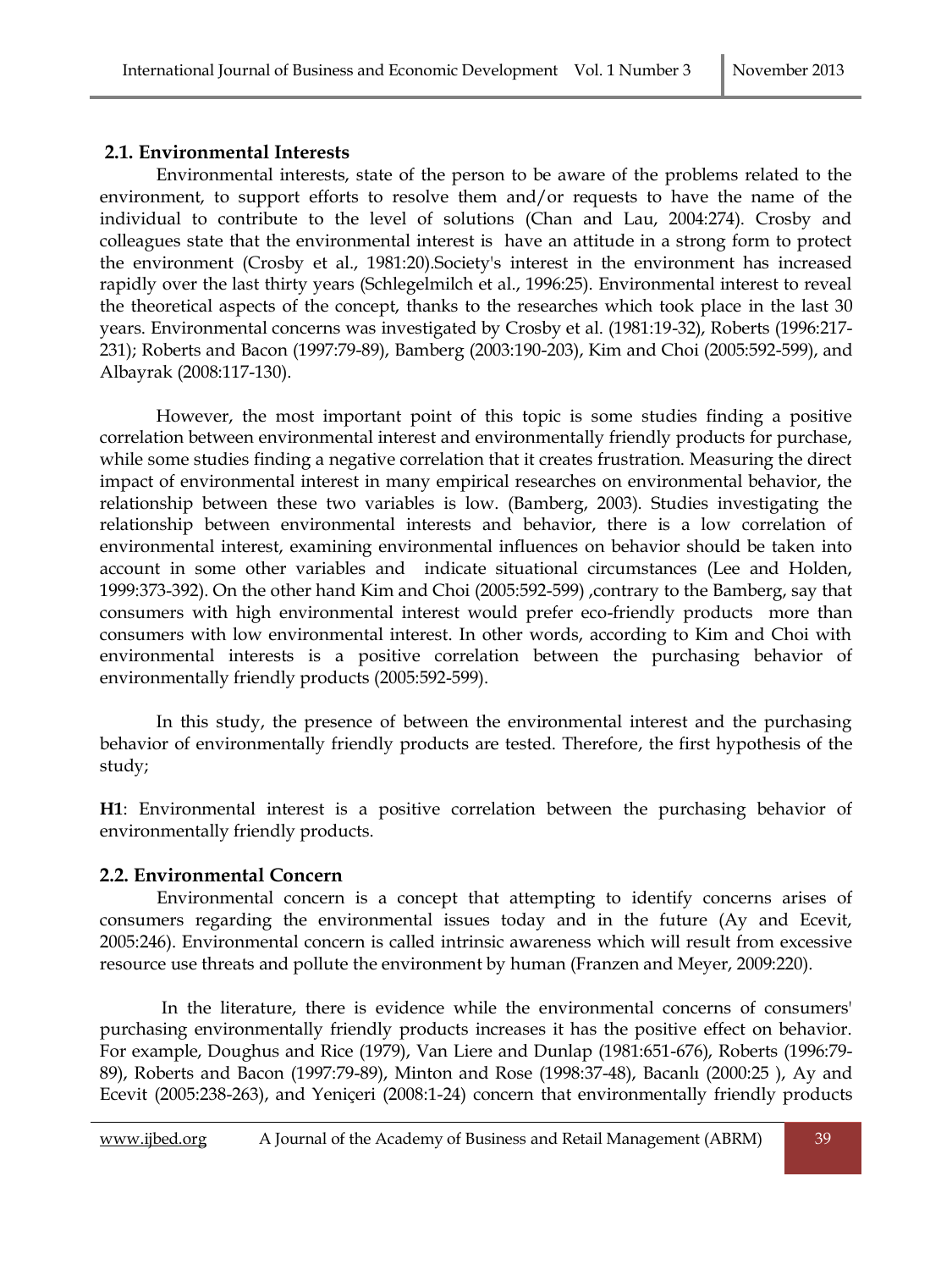have found a direct effect on purchasing behavior. In this study, environmental concern with the relationship between the purchasing behavior of environmentally friendly products will be tested. Therefore, the second hypothesis of the study;

**H2:** Environmental anxiety is a positive correlation between the purchasing behavior of environmentally friendly products.

# **2.3. Environmental Sensitivity**

 Environmental sensitivity can be define within the framework of the effects of the environment and on the nature of how it is perceived by the public as proven or not proven possible to identify the problems (Yücel ve Ark., 2003:11). Sensitive environmental awareness is;

• understand the need to use without destroying the environment,

• the individual's environment-related decisions taken by civil society organizations to participate in solving the problems encountered, take initiatives on behalf of the rights of defense and response show.

• understand the individual's social, historical, natural surroundings

- Asessing the importance and indispensability of natural life and natural sources
- In all consuming activities putting cost savings in first plan. (Keleş, 1997:15-18)

Literature provides proof that consumers' environment friendly products purchasing behaviorr are affected by their environment sensitivity. For example; Roberts (1996), Armstrong and Kotler, (2006:138), Yılmaz, Aktaş and Yağızer (2010) state that environmental sensitivity affect purchasing behaviour of environment friendly products. In this study, the relation between environmental concern and purchasing behaviour will be examined. Thus, this study's third hypothesis;

**H2:** There is a positive correlation between environmental sensitivity and purchasing behaviour of environment friendly products.

# **3. An Application on Consumers' Purchasing Behaviour of Environment Friendly Products in Gaziantep**

 This study was conducted on January and February of 2011. Main population of this study includes all the consumers that visit shopping malls in Gaziantep. Subject of this study is limited by the research subject. In this study, mean of data collection is 5 likert scales. To assess the variations, survey questions are derived from studies of Yağızer et al. (2010), Ayyıldız and Genç (2008), Gallup et al. (1993), Minton and Rose (1997). The sample of the study is elected randomly by face-to-face interviewing techniques. In this context, 891 of 1074 interviews are analyzed. To measure the variations, SPSS for Windows is used.

# **3.1.Study Findings**

The demographics of sample group by obtained findings is shown in Table 3. 1.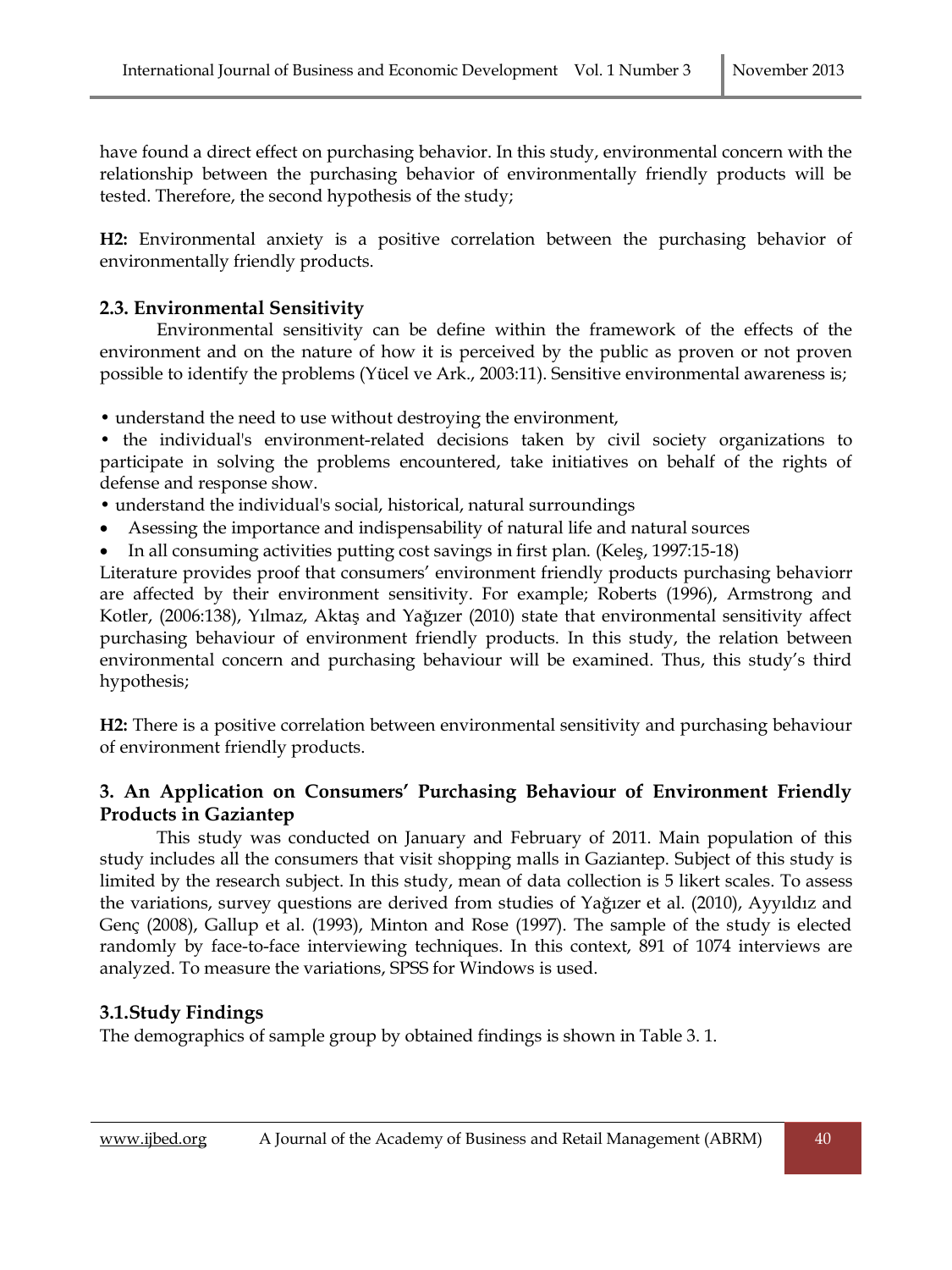| Age                      | Frequency | Percentage | Cumulative Percentage |
|--------------------------|-----------|------------|-----------------------|
| < 18                     | 43        | 4,8        | 4,8                   |
| $19 - 25$                | 259       | 29,1       | 34,0                  |
| $26 - 35$                | 325       | 36,5       | 70,4                  |
| $36 - 50$                | 205       | 23,0       | 93,5                  |
| $50+$                    | 59        | 6,6        | 100,0                 |
| Total                    | 891       | 100        |                       |
| Gender                   | Frequency | Percentage | Cumulative Percentage |
| Male                     | 515       | 57,8       | 57,8                  |
| Female                   | 376       | 42,2       | 100,0                 |
| Total                    | 891       | 100        |                       |
| <b>Education Level</b>   | Frequency | Percentage | Cumulative Percentage |
| <b>Elementary School</b> | 148       | 16,6       | 16,6                  |
| High School              | 255       | 28,6       | 45,2                  |
| 2 year Degree            | 120       | 13,5       | 58,7                  |
| Undergrad                | 281       | 31,5       | 90,2                  |
| <b>Grad Student</b>      | 87        | 9,8        | 100,0                 |
| Total                    | 891       | 100        |                       |
| <b>Marital Status</b>    | Frequency | Percentage | Cumulative Percentage |
| Unmarried                | 333       | 37,5       | 37,5                  |
| Married (no child)       | 72        | 8,4        | 45,9                  |
| Married (1 child)        | 93        | 10,5       | 56,4                  |
| Married (2 children)     | 251       | 28,3       | 84,6                  |
| Married (3 children)     | 82        | 9,2        | 93,8                  |
| Married (4+ children)    | 56        | 6,3        | 100,0                 |
| Total                    | 891       | 100        |                       |

| Table 3.1. Demographics |  |
|-------------------------|--|
|-------------------------|--|

All the scales used in the study are evaluated with factor analysis concurrently. As it's seen in Table 3.2, factor weights resulted mostly high values and variations are loaded to 4 factors. This shows that; the interview questions used to assess the variations have a wholeness, and variations are loaded accurately.

|  | Table 3. 2. Results of Factor Analysis |
|--|----------------------------------------|
|  |                                        |

|                                                      | Inter | Sensitivit   Concer | Purcha |
|------------------------------------------------------|-------|---------------------|--------|
|                                                      | est   |                     | sing   |
| I watch the shows on environment on media.           | 0,587 |                     |        |
| I read books and magazines on environment.           | 0,612 |                     |        |
| Advertisements with environmental sensitivity get my |       |                     |        |
| attention.                                           | 0,450 |                     |        |

www.ijbed.org A Journal of the Academy of Business and Retail Management (ABRM) 41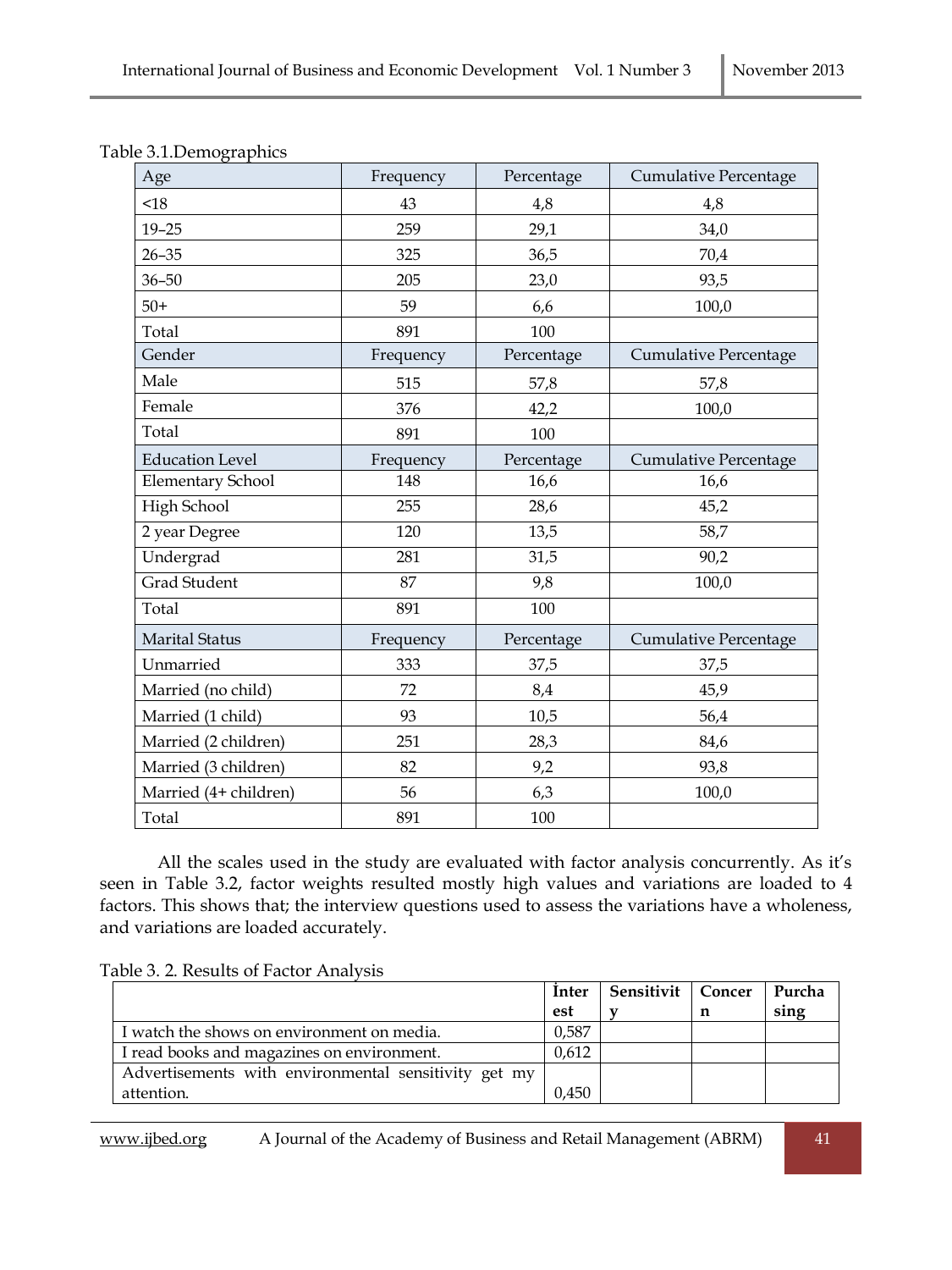| follow government's policies on environmental<br>L                                                   |       |       |       |       |
|------------------------------------------------------------------------------------------------------|-------|-------|-------|-------|
| sensitivity.                                                                                         | 0,820 |       |       |       |
| I follow political parties' policies on environment.                                                 | 0,790 |       |       |       |
| I warn anybody that harms environment unreservedly.                                                  |       | 0,513 |       |       |
| I would like to volunteer if an event is held to clean<br>environment.                               |       | 0,742 |       |       |
| If I have to, I can work for free in long term to create<br>liveable environment.                    |       | 0,670 |       |       |
| Products needed by society should be produced even<br>though if they are not environmental friendly. |       | 0,452 |       |       |
| Humanity notably misuse the environment.                                                             |       |       | 0,781 |       |
| I'm worried about world's environmental issues.                                                      |       |       | 0,661 |       |
| Balance of nature is really delicate that can be easily<br>turned upside down.                       |       |       | 0,743 |       |
| To survive, people need to live in balance with nature.                                              |       |       | 0,600 |       |
| I do not buy products that harm environment.                                                         |       |       |       | 0,769 |
| I would buy environment friendly products, even they                                                 |       |       |       | 0,627 |
| cost more.                                                                                           |       |       |       |       |
| If I have a chance to choose, I pick the product that harms<br>environment least.                    |       |       |       | 0,667 |
| I try to avoid products of companies that are not sensitive<br>to environment.                       |       |       |       | 0,811 |

Total Variance Explained: % 55,70 Varimax Method: Main Components Analysis, Rotation Method : Varimax Rotation (KMO)

In Table 3.3. reliability of research variations (alpha values), mean, standart deviation and correlation analysis results are given. As shown in table, Cronbach's alpha values are resulted high. In correlation analysis; variations of environmental interest, environmental sensitivity, environmental concern and purchasing behaviour of environment friendly products have 1% significant relation between each other.

|                                                                     | Alpha | Mean   | S.Dev   | <b>Interest</b> | Sensitivity | Concern   |
|---------------------------------------------------------------------|-------|--------|---------|-----------------|-------------|-----------|
| Environmental Insterest                                             | 0,762 | 3,0942 | 0,84305 |                 |             |           |
| <b>Environmental Sensitivity</b>                                    | 0,684 | 3,5026 | 0,99507 | $0.456**$       |             |           |
| <b>Environmental Concern</b>                                        | 0,730 | 4,3757 | 0,65121 | $0.325**$       | $0.292**$   |           |
| Behaviour<br>Purchasing<br>of<br>Friendly<br>Environment<br>Product | 0,796 | 3,8490 | 0,83225 | $0.463**$       | $0.469**$   | $0.485**$ |

|  | Table 3.3. Reliability Correlation, Mean, Standard Deviation and Correlation Analysis |  |
|--|---------------------------------------------------------------------------------------|--|
|  |                                                                                       |  |

 In Table 3.4, regression analysis regarding the dependent variable purchasing behaviour of environment friendly products is presented. In analysis results p>0,05 level, F value 192,06; R value 0,628; adjusted R value 0,395 are derived. In the model, environmental interest, environmental sensitivity and environmental concern explain 39,5% of purchasing behaviour of environmental friendly product. Explained regression values points that environmental concern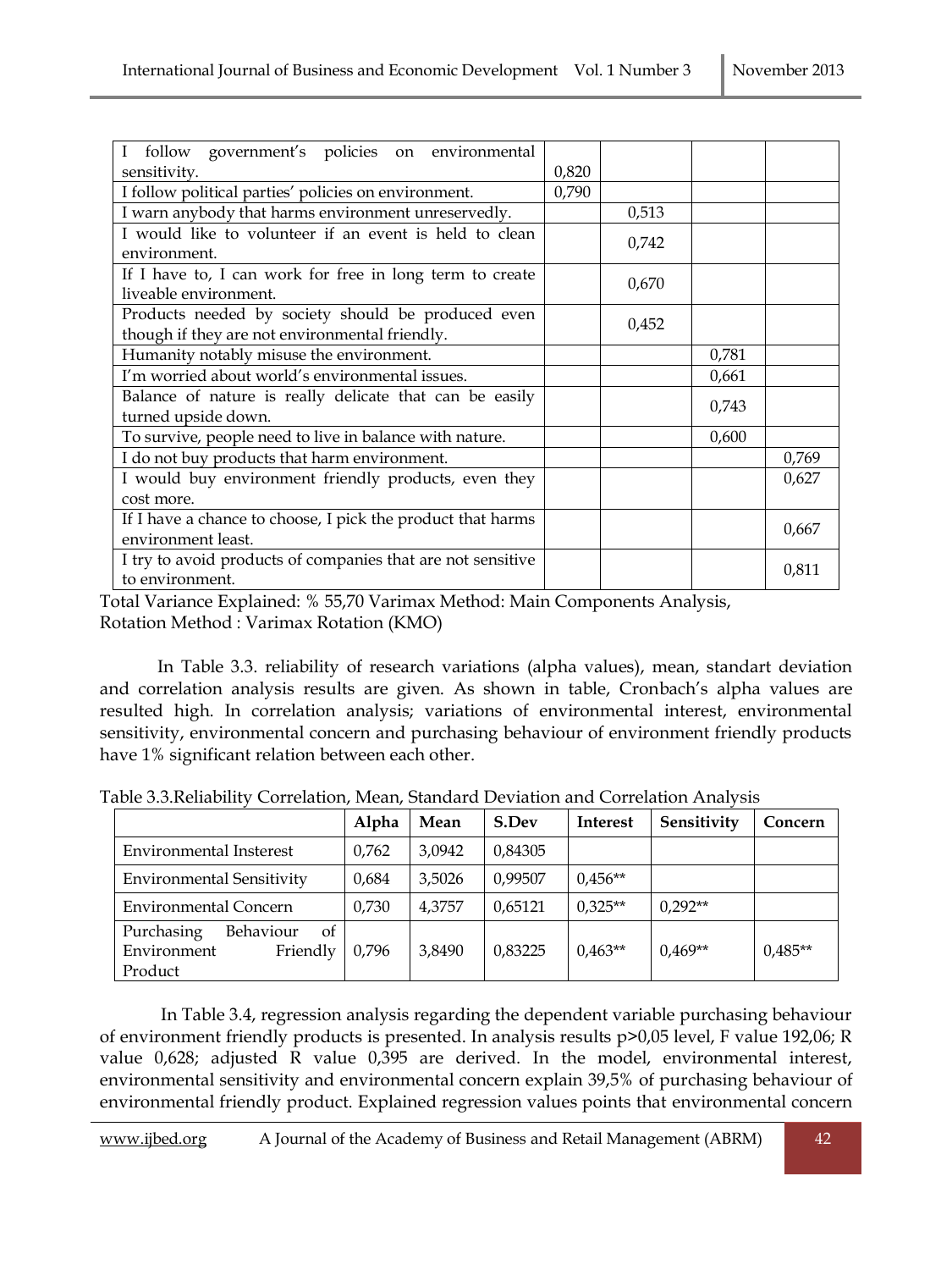affects purchasing behaviour of environment friendly products most, while environmental interest is least. Among environmental interest, concern and sensitivity with purchasing behaviour of environment friendly products, there is 1% significant correlation. Environmental interest, concern and sensitivity positively affect purchasing behaviour of environment friendly products. This result supports that, environmental interest (H1 Hypothesis), environmental concern (H2 Hypothesis) and environmental concern (H3 Hypothesis) positively affect purchasing behaviour of environment friendly products.

| <b>Independent Variations</b>    | Standard Beta Coefficient( $(\beta)$ | Significance $(\rho)$ |
|----------------------------------|--------------------------------------|-----------------------|
| Environmental Interest           | 0.231                                | 0,000                 |
| <b>Environmental Sensitivity</b> | 0.266                                | 0.000                 |
| Environmental Concern            | 0.332                                | 0.000                 |

Table 3.4. Regression Analysis Results

 $R = 0.628 R^2 = 0.395F = 192, 06 \rho = 0.000$ 

### **4. Results and Suggestions**

 In Gaziantep's biggest 5 shopping malls, analysis of data derived from 891 consumers suggest that; among environmental interest, environmental sensitivity and environmental concern with purchasing behaviour of environment friendly products there are positive correlations. Thus, in the scope of research date, consumers with high level of environmental interest, environmental sensitivity and environmental concern tend to buy more purchasing behaviour of environment friendly products.

 In the result of this study, there is a positive correlation between environmental interest and purchasing behaviour of environment friendly products. Thus, ascend in environmental interest results increase purchasing behaviour of environment friendly products. In literature, there is already proof that environmental interest affects purchasing behaviour of environment friendly products in researches conducted by Crosby et al. (1981:19–32), Roberts (1996:217–231), Roberts and Bacon (1997:79–89), Bamberg (2003:190–203), Kim and Choi (2005:592–599) and Albayrak (2008:117–130). In the study, positive correlation between environmental concern and purchasing behaviour of environment friendly products is found. In literature, Van Liere and Dunlap (1981: 651–676), Roberts, (1996:79–89), Roberts and Bacon (1997:79–89), Bacanlı (2000:25), Ay and Ecevit (2005:238–263) have studies that supports environmental concern affects purchasing behaviour of environment friendly products. Furthermore, in the scope of this study, positive correlation is found between environmental sensitivity and purchasing behaviour of environment friendly products. This result is supported by studies of Van Liere and Dunlap (1981: 651–676), Roberts, (1996:79–89), Roberts and Bacon (1997:79–89), Bacanlı (2000:25), Ay and Ecevit (2005:238–263) in literature.

 Most effective and sensitive method to solve environmental issues is raising individuals with high environmental interest and concern levels. Moreover to solve the environment related issues, environmental interest and concern levels are needed to be kept high of individuals. For individuals to change their behaviours for sake of the environment, they need to be educated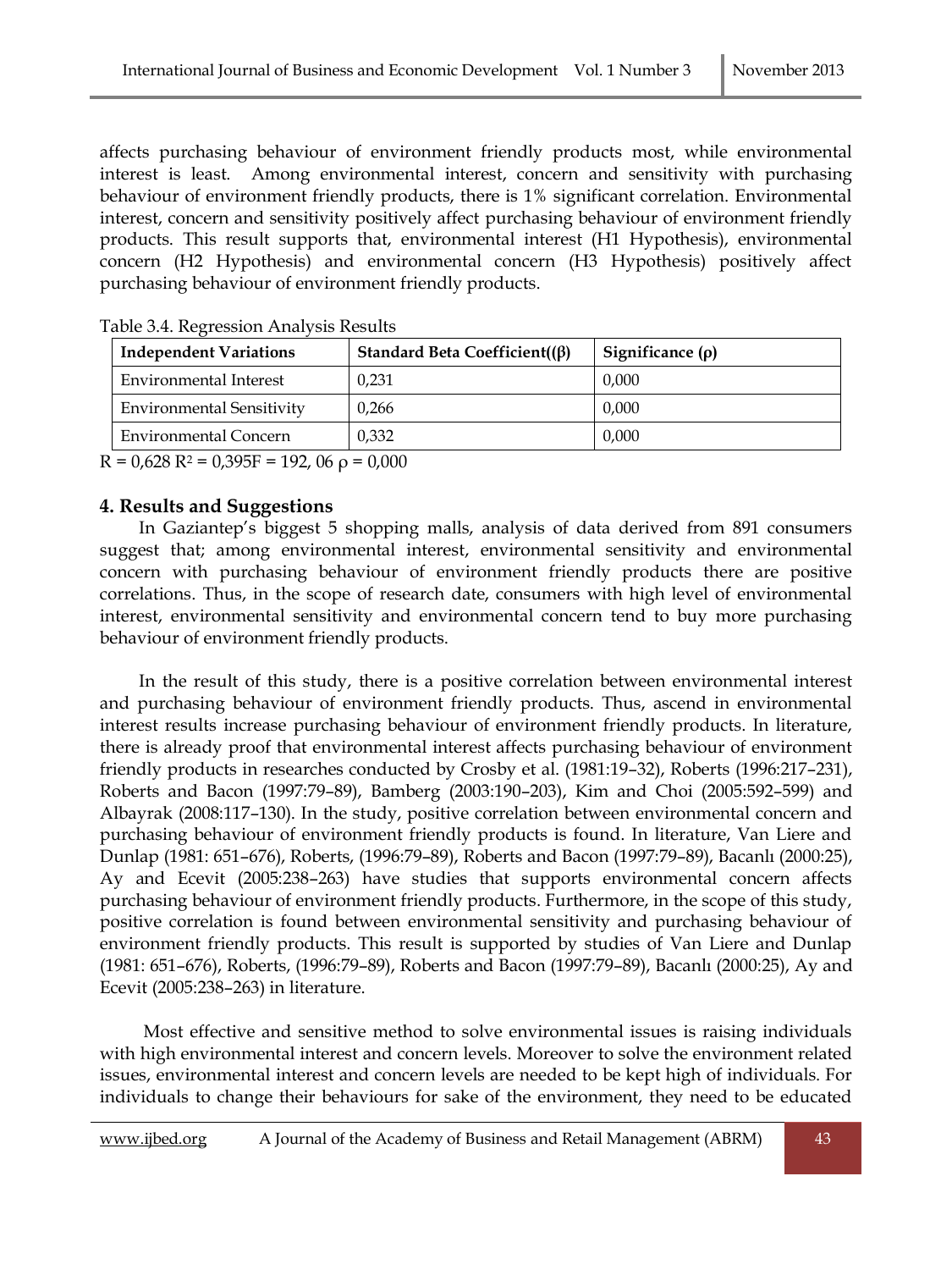and gain positive attitudes towards environment. Only the individuals with environmental concern, sensitivity and interest for resolution of environmental issues can do this behaviour change. In the result of this behaviour change, individuals will incline to purchasing behaviour of environment friendly products. The studies that analyze consumers' purchasing behaviour of environment friendly products are crucial for evaluating the factors that leads to this behaviour. If the reason behind why some customers show sensitivity to environment can be understood, desired change on purchasing behaviour for environment can be generated.

# **References**

- Albayrak, T. (2008). İşletmelerin Çevrecilik Politikalarının Tüketici Tutum Ve Davranışlarına Etkisi, Doktora Tezi, Akdeniz Üniversitesi Sosyal Bilimler Enstitüsü, Antalya, ss.117–130.
- Armstrong, G., Kotler, P., Saunders , J., Vong V. (1999). *Principles of Marketing* (2nd Europen Edition), Prentice Hall Europe.
- Ay, C., Ecevit, Z. (2005). Çevre Bilinçli Tüketiciler. *Akdeniz İ.İ.B.F. Dergisi*, 10:(238–263).
- Aytekin, M. and Kaynak, R. (2005). Makine Hali Sektöründe Satin Alma Davranişina Etki Eden Tedarikçi Performans Kriterleri, *V. Ulusal Üretim Araştırmaları Sempozyumu*, İstanbul Ticaret Üniversitesi, 619-624.
- Ayyıldız, H. and Genç, K. Y. (2008). Çevreye Duyarlı Pazarlama: Üniversite Öğrencilerinin Çevreye Duyarlı Pazarlama Uygulamaları ile İlgili Tutum Ve Davranışları Üzerine Bir Araştırma. *Atatürk Üniversitesi Sosyal Bilimler Enstitüsü Dergisi*, 12(2).
- Bacanlı, H. (2002). *Psikolojik Kavram Analizleri,* Nobel Yayın Dağıtım, Ankara.
- Bacon, D.R. and Roberts J.A. (1997). Explaning the Subtle Relationship Between Environmental Concern and Ecologically Conscious Consumer Behavior, *Journal of Business Research*, 40(1):79–89.
- Bamberg S., Hunecke M., Blöbaum A. (2007). "Social Context, Personal Norms and the Use of Public Transportation: Two Field Studies", *Journal of Environmental Psychology*, 27(3):190– 203
- Chan R.Y.K. and Lau L.B.Y. (2004). "The Effectiveness of Environmental Claims Among Chinese Consumers: Influences of Claim Type, Country Disposition and Ecocentric Orientation", *Journal of Marketing Management*, 20:273–319.
- Crosby L.A., Gill J.D., Taylor J.R. (1981), "Consumer / Voter Behavior in the Passage of the Michigan Container Law", *Journal of Marketing*, 45(2): 19–32.
- Franzen, A. and Meyer, R. (2009). Environmental Attitudes in Cross-National Perspective: A Multilevel Analysis of the ISSP 1993 and 2000, *European Sociological Review*, 26(2): 219–234 219
- Gallup, G.H., Dunlap, R.E., Gallup, A.M., (1993), "Of Global Concern: Results of the Health of the Planet Survey", *Environment*, 35(9): 33–39.
- Keleş, R. (1997). Kentleşme ve Konut Politikası, A.Ü SBF, Yayını, Ankara.
- Kim Y. and Choi S.M. (2005). "Antecedents of Green Purchase Behavior: An Examination of Collectivism, Environmental Concern, and PCE", *Advances in Consumer Research*, 2005, 32:592–599
- Lee, J.A., Holden, S.J.S. (1999). Understanding determinants of environmentally conscious behavior. *[Psychology & Marketing](http://proquest.umi.com/pqdweb?RQT=318&pmid=16672&TS=1280748615&clientId=46612&VInst=PROD&VName=PQD&VType=PQD)*, Hoboken, 16(5): 373–392.